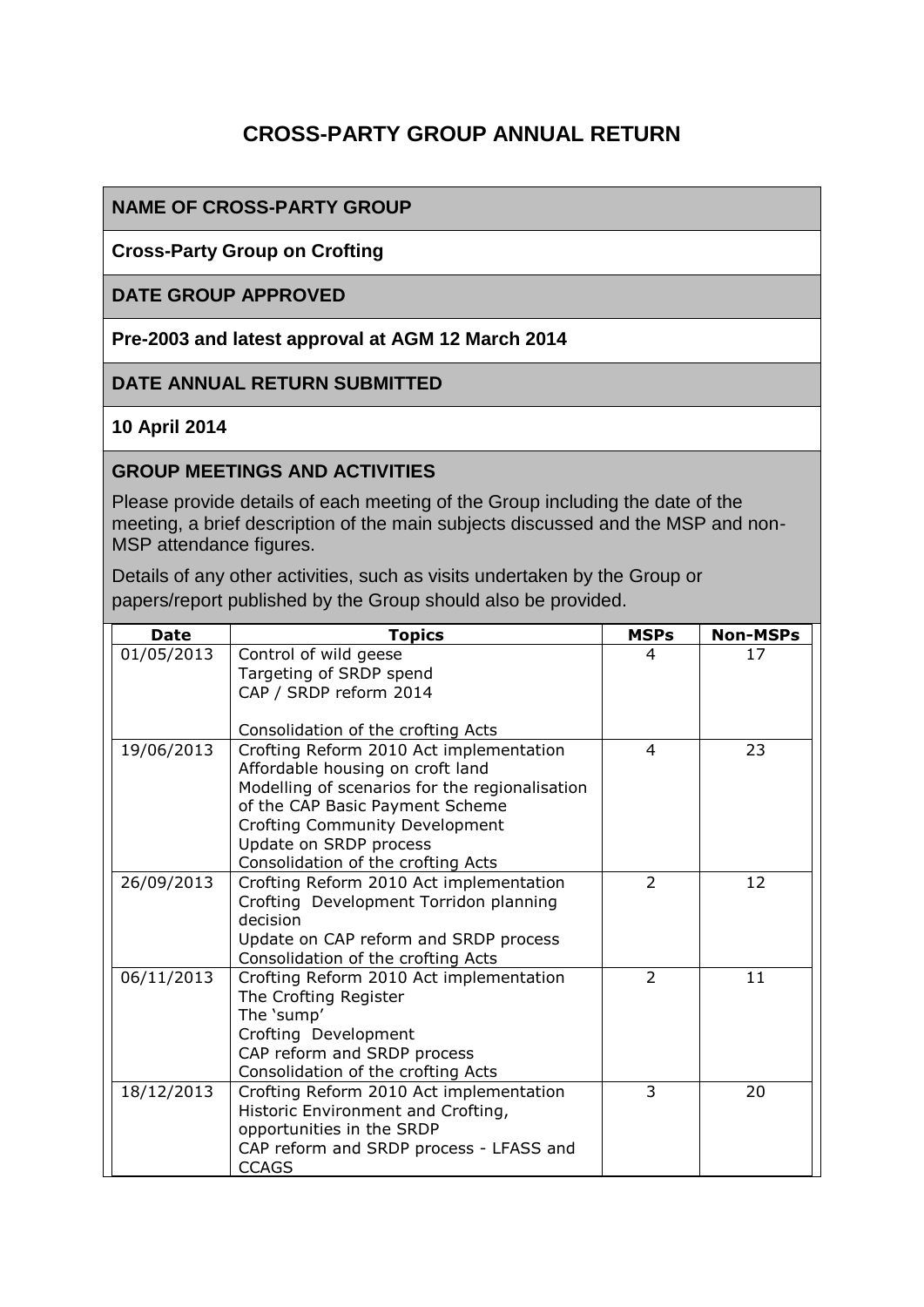|            | The 'sump'                                    |   |    |
|------------|-----------------------------------------------|---|----|
|            | Duty to Report                                |   |    |
|            | <b>Crofting Development</b>                   |   |    |
|            | Consolidation of the crofting Acts            |   |    |
| 29/01/2014 | "Public Support for Crofting Development"     |   | 18 |
|            | CAP Reform Update                             |   |    |
|            | Progress regarding crofting law including The |   |    |
|            | Sump and consolidation of Acts                |   |    |
| 12/03/2014 | AGM                                           | 4 | 25 |
|            | Sea Eagles                                    |   |    |
|            | Crofting Development Update: did the          |   |    |
|            | presentation on public support to crofting    |   |    |
|            | answer the SCF paper on crofting              |   |    |
|            | development?                                  |   |    |
|            | CAP Reform Update                             |   |    |
|            | Progress regarding crofting law including The |   |    |
|            | Sump and consolidation of Acts                |   |    |

### **MSP MEMBERS OF THE GROUP**

Please provide names of all MSP members of the Group. Note that only names need to be provided, no party designation or other information is required.

Angus MacDonald

Dave Thompson

David Stewart

Jamie McGrigor

Jean Urquhart

John Finnie

Liam McArthur

Mike MacKenzie

Mary Scanlon

Rhoda Grant

Rob Gibson

Tavish Scott

### **NON-MSP MEMBERS OF THE GROUP**

For organisational members please provide only the name of the organisation, it is not necessary to provide the name(s) of individuals who may represent the organisation at meetings of the Group.

| Organisations | <b>Crofting Commission</b>                           |
|---------------|------------------------------------------------------|
|               | European Forum for Nature Conservation & Pastoralism |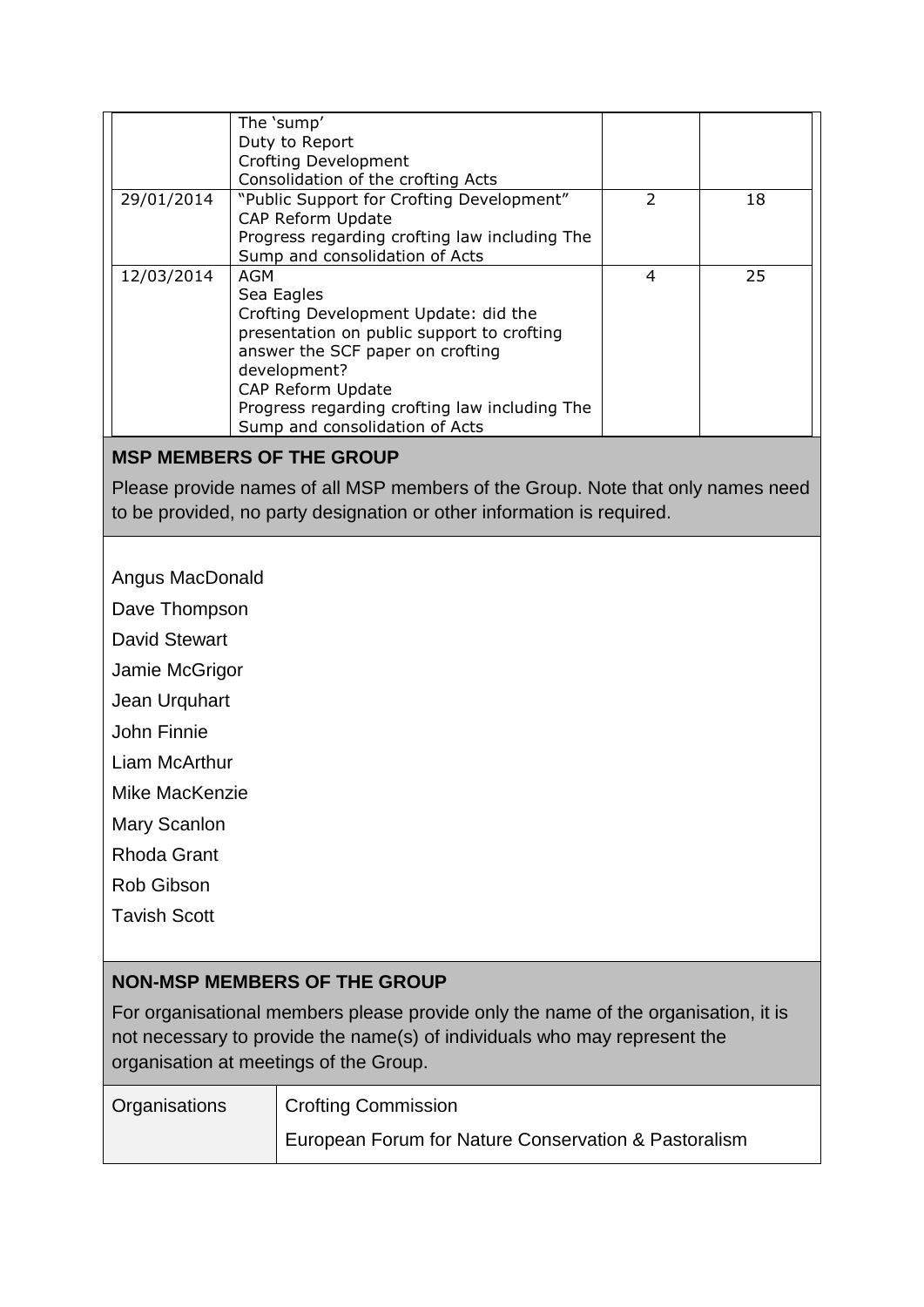|             | <b>Highland Council</b>                       |
|-------------|-----------------------------------------------|
|             | <b>Highlands &amp; Islands Enterprise</b>     |
|             | <b>Inksters Solicitors</b>                    |
|             | <b>National Farmers Union Scotland</b>        |
|             | <b>Nourish Scotland</b>                       |
|             | Soil Association Scotland                     |
|             | <b>Scottish Crofting Federation</b>           |
|             | <b>Scottish Land &amp; Estates</b>            |
|             | <b>Scottish Parliament Information Centre</b> |
|             | Royal Society for the Protection of Birds     |
|             | University of the Highlands and Islands       |
|             | <b>Western Isles Council</b>                  |
| Individuals | David Eyre                                    |
|             | <b>Donald Cameron</b>                         |
|             | Jamie McIntyre                                |
|             | Jim Lugton                                    |
|             | Jim McPherson                                 |
|             | Ken MacKenzie                                 |
|             | Morag Jardine                                 |
|             | Robin Haig                                    |
|             | Ronnie Eunson                                 |
|             | <b>Tom Gray</b>                               |

# **GROUP OFFICE BEARERS**

Please provide names for all office bearers. The minimum requirement is that two of the office bearers are MSPs and one of these is Convener – beyond this it is a matter for the Group to decide upon the office bearers it wishes to have. It is permissible to have more than one individual elected to each office, for example, coconveners or multiple deputy conveners.

| Convener               | Jamie McGrigor MSP                  |
|------------------------|-------------------------------------|
| <b>Deputy Convener</b> | Jean Urquhart MSP                   |
| Secretary              | <b>Scottish Crofting Federation</b> |